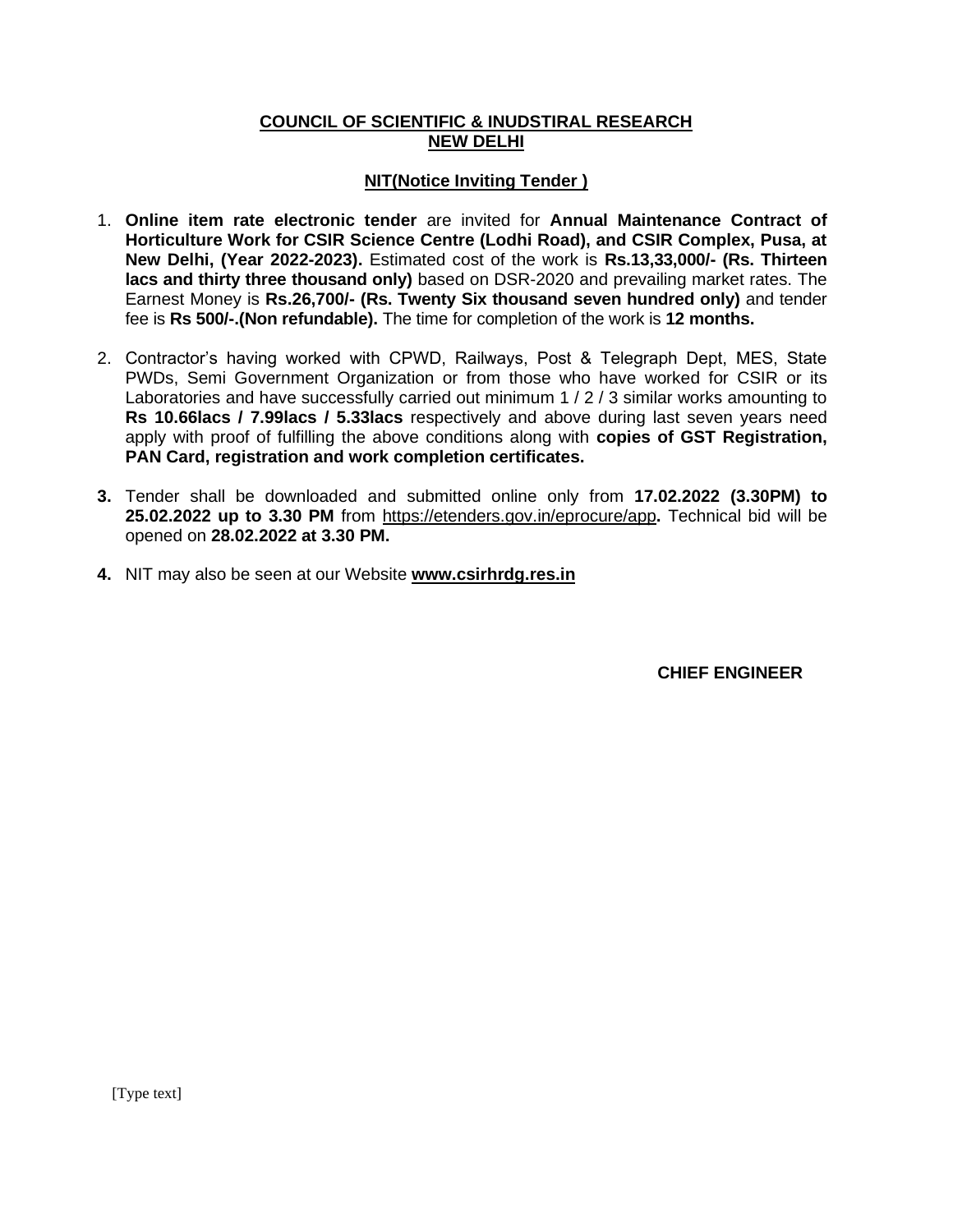#### **F.No: 11-5(200)/2022-23-Engg./CSIR Cx. COUNCIL OF SCIENTIFIC AND INDUSTRIAL RESEARCH**

#### **NEW DELHI**

1. Online Item-rate e-tenders are hereby invited through e-tendering portal <https://etenders.gov.in/eprocure/app> for the work of "**Annual Maintenance Contract of Horticulture Work for CSIR Science Centre (Lodhi Road), and CSIR Complex, Pusa, at New Delhi, (Year 2022-23)**" from contractors having worked with CPWD, Railways, MES, State PWD's, Semi government organizations or from those who have successfully carried out similar works for CSIR or its laboratories, govt. or semi government organizations. The tenderers should have successfully completed at least three similar works amounting to **Rs 5.33Lacs** or at least two similar works amounting to **Rs.7.99Lacs** or at least one work amounting to **Rs.10.66Lacs** or above in single contract of the estimated cost of work during the last seven years, ending on the last day on the month previous to the one in which tender is being invited. The contractors may apply with proof of fulfilling the above conditions along with copies of PAN CARD, GST registration number, satisfactory work completion certificates.

Similar work shall mean the contractor having work experience of annual maintenance work of horticulture activities.

2. The Estimated cost of work is **Rs.13,33,000.00 (Rupees Thirteen lacs and thirty three thousand only)** based on DSR-2020 and prevailing market rates.

3. Duration of contract for carrying out of the work will be 12 (Twelve) months from the date of commencement which shall be reckoned from the tenth day of issue of award letter.

4. The tender in two bid system shall be submitted through online at CPPP website: [https://etenders.gov.in/eprocure/appb](https://etenders.gov.in/eprocure/app)y the tenderer, as per date given in Critical Date Sheet below:-

| <b>S. No.</b> | <b>Schedule of activities</b>           | Date and time            |  |
|---------------|-----------------------------------------|--------------------------|--|
|               | Publish Date on CPP Portal              | 17.02.2022               |  |
| 2             | Tender document downloaded start date   | 17.02.2022 From 3:30 PM  |  |
| 3             | Tender document downloaded End date     | 25.02.2022 Upto 03:30 PM |  |
| 4             | Tender submission start date            | 17.2.2022 From 3.30PM    |  |
| 5             | <b>Tender submission End date</b>       | 25.02.2021Upto 03:30PM   |  |
| 6             | Technical Bid opening date (Cover - I)  | 28.02.2022 at 03:30 PM   |  |
|               | Financial Bid opening date (Cover - II) | To be intimated later on |  |

### **Critical Date Sheet**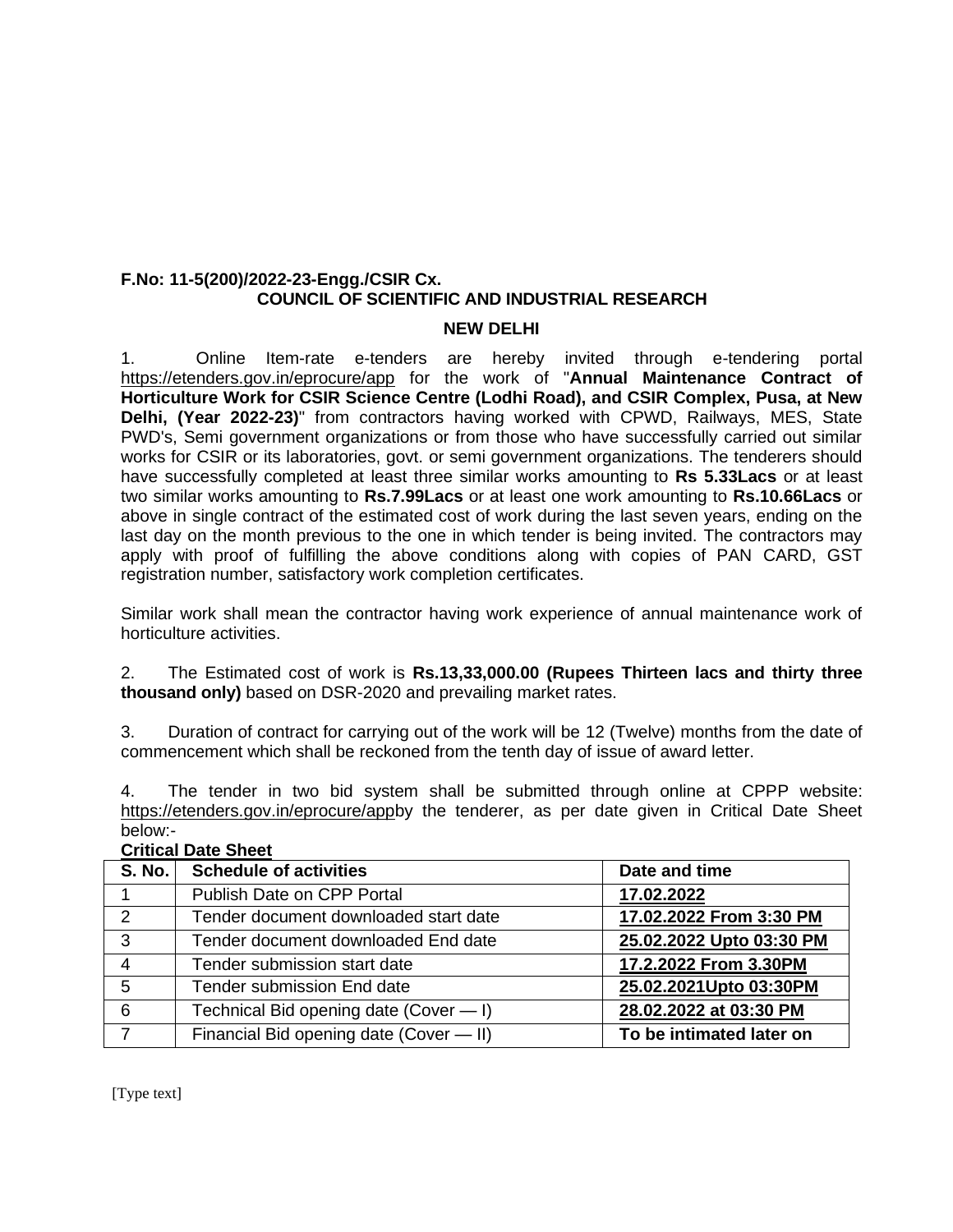5. Scanned copies of Tender Fee (non-refundable) of Rs 500/- (Rupees Five hundred only) and Earnest Money Deposit amounting to Rs 26,700.00 (Rupees Twenty six thousand seven hundred only), deposited through **RTGS / NEFT in favour of Under Secretory, CSIR Complex (Saving Account No. 91002010030022; IFSC Code- CNRB0019100 of Canara Bank, NPL, Pusa, New Delhi.)** shall be uploaded in Cover-I of the tender. **Tenders received without tender cost and earnest money deposit will not be considered.**

6. The tenderer is to indicate the name & telephone numbers of issuing agency of the completion certificates to enable the verification of the documents, if necessary. It may be noted that even after opening of price bid, the credential submitted found to be false/forged the offer submitted shall be rejected out rightly. No further clarification will be sought from the tenderers.

7. The employer does not bind himself to accept the lowest or any tender and reserves to himself the right of accepting the whole or any part of the tender and the tenderer shall be bound to perform the same at the rates quoted by him.

8. No tenderer shall be permitted to tender for works in the concerned unit of C.S.I.R. in which a relative is posted in the grade between Controller of Administration and Junior Engineer, (both inclusive). He shall also intimate the name of persons who are working with him in any capacity or subsequently employed by him and who relatives are as mentioned above.

Note: A person shall be deemed to be a relative of another if, and only if, (a) they are members of a Hindu undivided family or (b) they are husband and wife or (c) the one is related to the other in the following manner: father, mother (including step mother), son (including step son), Son's wife, Daughter (including step daughter), Father's father, Son's son, Son's son's wife, Son's daughter, Son's daughter's husband, Daughter's husband, Daughter's son, Daughter's son's wife, Daughter's daughter, Daughter's daughter's husband, Brother (including step brother), Brother's wife, Sister (including step sister), Sister's husband.

9. Tenders submitted shall remain valid for a period of 90 days from the bid submission end date for the purpose of acceptance and award of work. Validity of the tender beyond 90 days from the bid submission end date shall be extended by mutual consent.

10. In e-tendering, tenderer can quote the rates in figure only. The rates in words, amount of each item and total is generated automatically. Therefore, the rate quoted by the tenderer in figure is to be taken as correct.

11.The tenderer should carefully see the contract drawings (as applicable) as no claim whatsoever will be entertained for any alleged ignorance thereof.

12. Before tendering, the tenderer shall inspect the site to fully acquaint himself about the conditions inplants etc., conditions affecting accommodations and movement of labour etc. required for the satisfactory execution of contract. No claim whatsoever on such accounts shall be entertained by the employer under any circumstances.

13. If any tenderer withdraws his tender within the validity period or makes any modification in terms and conditions of the tender, before the award of work, which are not acceptable to CSIR then CSIR shall, without prejudice to any other right or remedy, shall be at the liberty to forfeit 50 % (fifty percent) of the Earnest Money deposit absolutely. Further, the tenderer shall not be allowed to participate in the re-tendering process for this work.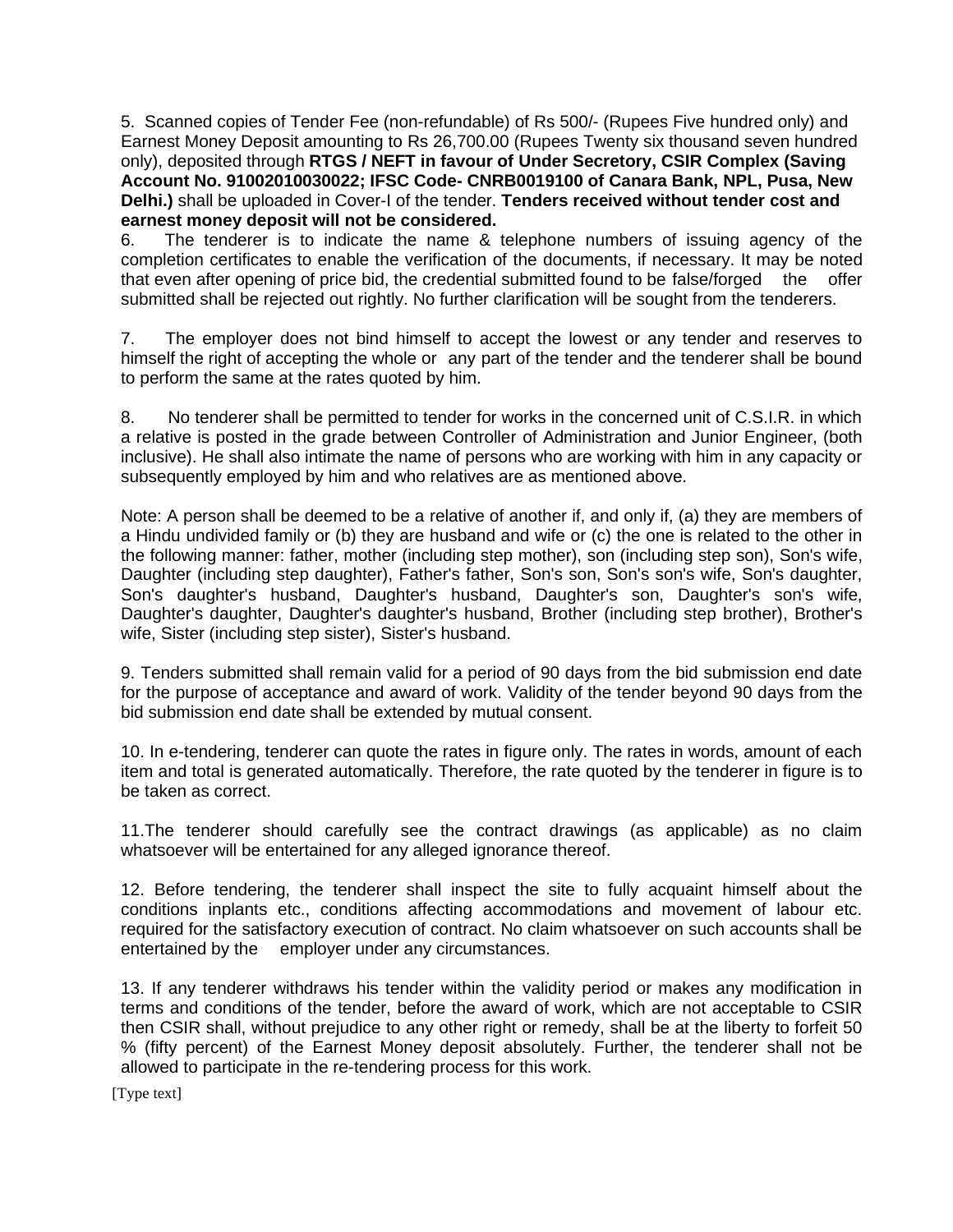14.100% Earnest Money will be forfeited if the contractor fails to commence the work within the stipulated period after the Award of the work.

15. Except writing rates in figure only, the tenderer should not write any conditions or make any changes, additions, alterations and modifications.

16. Some of the major provisions of General Conditions of Contract are given below. Interpretations however, shall be as given in the General Conditions of Contract.

a. **DEFECTS LIABILITY PERIOD** is of 01 Month from the date of completion as certified by the Engineer-In-Charge.

b. **Minimum value of work for the Intermediate Certificate:-** Interim certificate will be Rupees One Lakh. However, a lesser amount can be admitted for intermediate / interim certificate at the discretion of the Engineer-In-Charge.

c. **SECURITY DEPOSIT**: A sum @ 10 % of the gross amount of the bill shall be deducted from each running bill of the contractor till the sum along with sum already deposited as earnest money, amounts to 5 % of the tendered value of the work. **In addition, the contractor shall be required to deposit an amount equal to 3 % of the contract value as performance security as per Ministry of Finance, Department of Expenditure, Govt. of India vide O.M.No.F-9/4/2020-PPD dated 30.12.2021 within the period prescribed in the letter of award issued to him.**

d. **COMPENSATION:** Contractor shall pay, as compensation, an amount equal to 1% (one percent) or such smaller amount as Employer (whose decision in writing shall be final) may decide on the cost of whole work as shown in the agreement, for every week that the work remains un-commenced or unfinished or due quantity of work remains incomplete after the scheduled dates. Compensation to be paid shall not exceed 10% (Ten percent) of the contract amount as shown in the agreement.

17. For any queries relating to the Tender Document and the terms and conditions content therein should be addressed to SO (Engg), CSIR Complex, Pusa, New Delhi.

18. Clause No.28 of conditions of contract i.e. **"Escalation"** will not be applicable in this work.

19. The labours (Mali's) deployed by the contractor at site will be paid by the contractor on the basis of minimum wages as notified by Govt. of NCT of Delhi from time to time.

20. All tenderers should submit the proof of their Goods and Services Tax registration. Deduction of GST will be made from their running and final bill as per standard norms of the Government, if required. Contractors are requested to refer clause no.5 of General conditions of contract for quoting rates of tender items**.** The contractor shall quote their rates inclusive of all taxes i.e GST and Labour cess etc.

**21.** As the site of work is in restricted area, hence, there will be curb on traffic movements in specific hours. Nothing extra shall be paid on this account.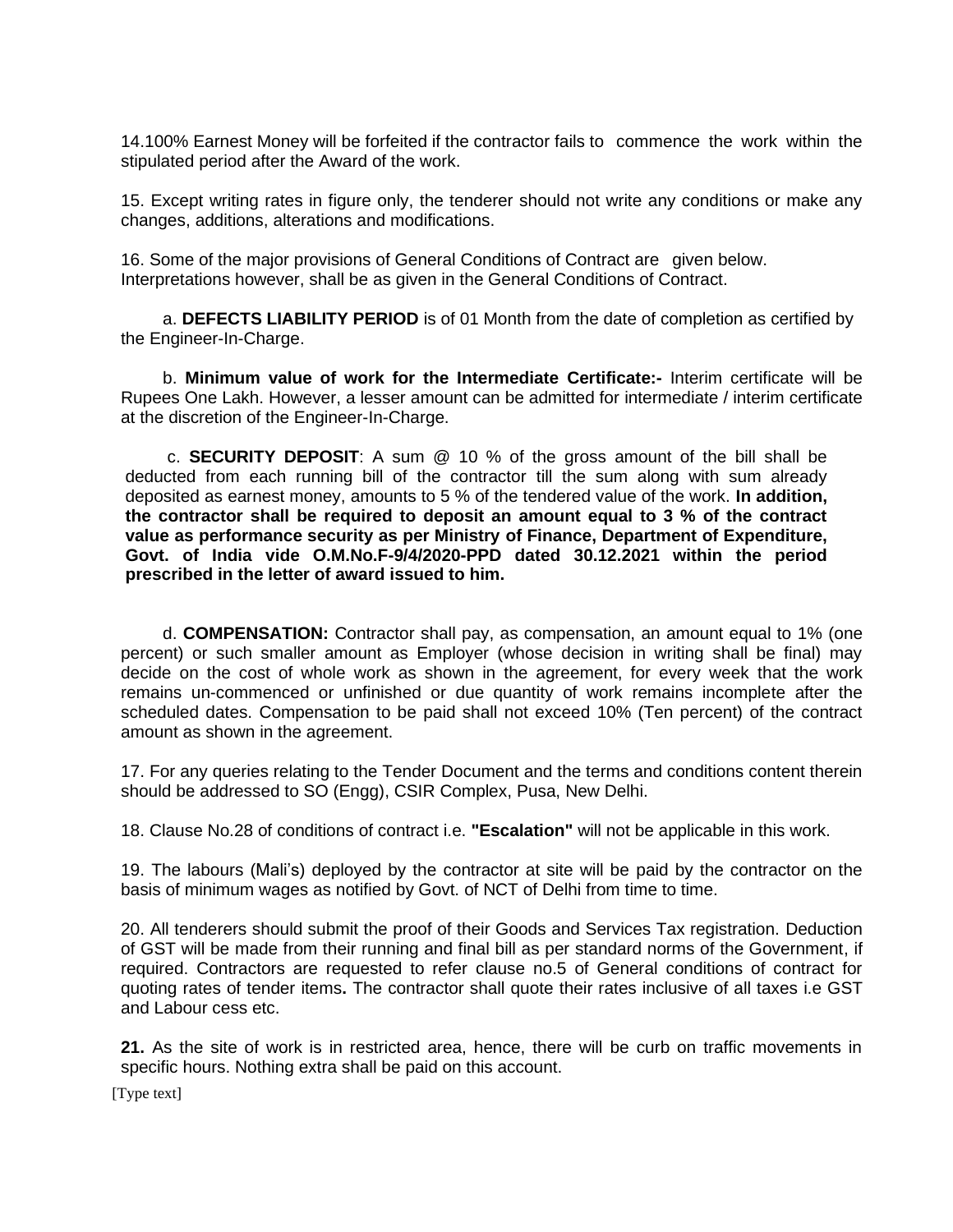22. Opening of Technical Bid (Cover: I)

(a) The Technical bid will be opened by **Tender Opening Committee (TOC) on 28.02.2022 at 03:30 PM,** in the office of Chief Engineer, ESD, CSIR Complex, Pusa, New Delhi-110012, in the presence of such intending tenderers or their authorized representatives who may wish to be present at that time. No claim or any grievances will be entertained what-so-ever by the Tender Opening Committee in this regard.

(b) The TOC, after evaluation of documents contained in Cover:I i.e. Technical Bid, will decide the eligible tenders, as per the criteria laid down in the NIT.

(c) The TOC will then open the Financial Bids of only eligible tenderers.

23. Opening of Financial Bid (Cover:II). The Cover:II of Eligible Tenderers shall be opened serially. The total amount quoted by the tenderers shall then be read out by the TOC for information of those present / participated.

24. Tender Liable for Rejection.

Tender is liable for outright rejection if on opening it is found that —

(a) The Tenderer has not strictly followed the procedure laid down for submission of tender.

- (b) If the tender is CONDITIONAL.
- (c) If the Tenderer has quoted his offer anywhere else other than specified place provided.
- (d) The Tenderer has not uploaded the documents or Failed to fill the prescribed format.
- (e) Any other ground as decided by the TOC in view of deviation from Tender Document.

25. The instructions for the submission of e-tender are available on the CPPP website i.e. <https://etenders.gov.in/eprocure/app> under the "Instruction for Online Bid Submission". All the intending tenderers are requested to go through these instructions before entering into the process of e-tendering and advised to visit again CPPP website regularly till closing date of submission of tender for any corrigendum/ addendum/ amendment. Manual tenders shall not be accepted.

26. The tenderer shall submit an undertaking as per Annexure:I on Firm letter head. The scanned copy of the Undertaking shall be uploaded in Cover:I and the Original Copy of the undertaking should be submitted before award of work to Engineering Services division.

| SI. No        | Cover-I                                                                                   | Cover-II                                                        |
|---------------|-------------------------------------------------------------------------------------------|-----------------------------------------------------------------|
|               | Receipt of deposit of Tender Cost                                                         | Financial bid as per format<br>given in the tender<br>document. |
| $\mathcal{P}$ | Receipt of deposit of EMD                                                                 |                                                                 |
| 3             | Copies of experience certificates of similar works<br>completed satisfactorily as per NIT |                                                                 |
|               | Copy of GST registration number                                                           |                                                                 |
| 5             | Copy of PAN Card                                                                          |                                                                 |
| 6             | Tender Acceptance Letter as per clause no.26<br>above                                     |                                                                 |

27. List of documents to be scanned and uploaded in Cover: I & II are as per follows: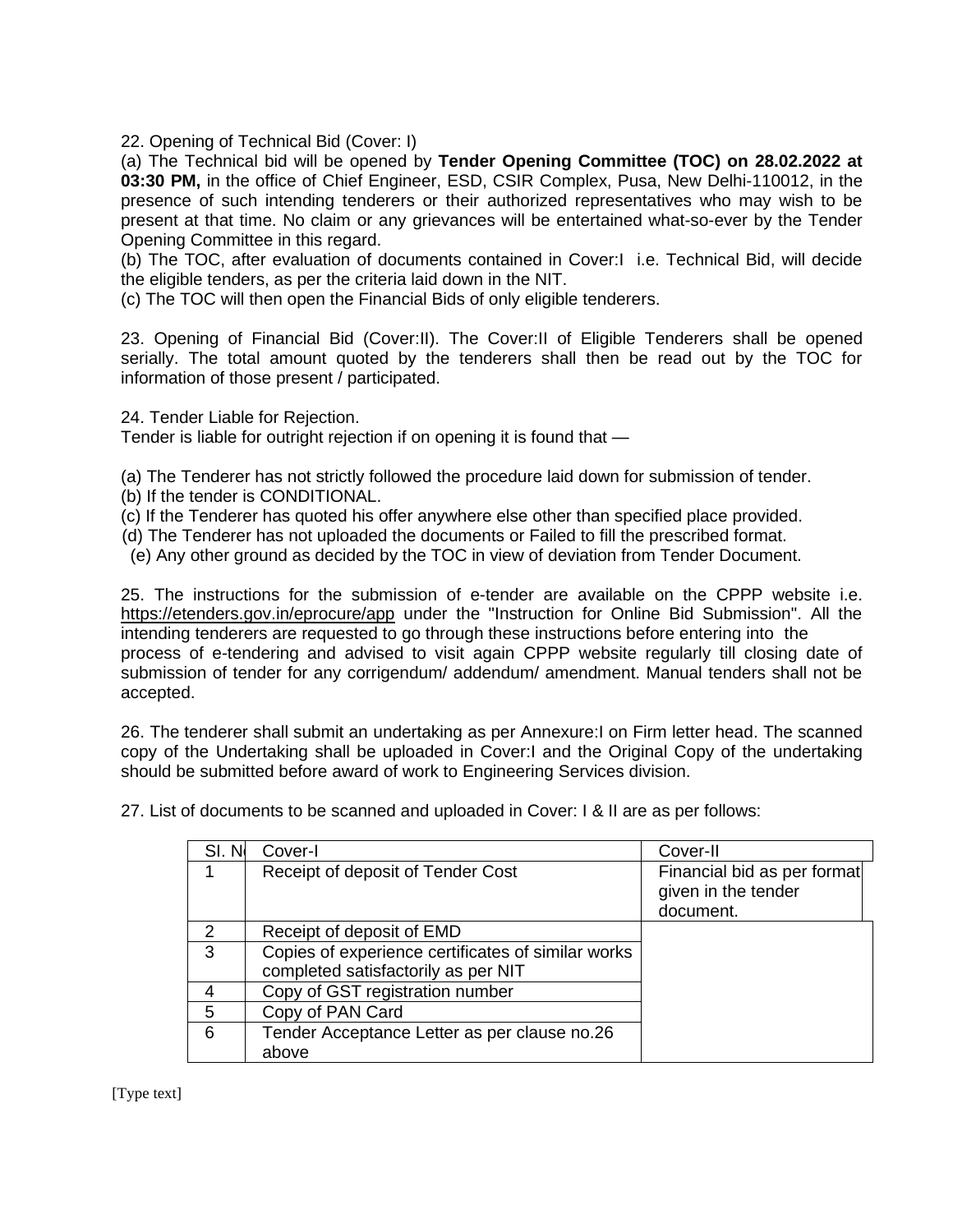**Annexure:- 1 TENDER ACCEPTANCE LETTER (To be given on Company Letter Head) Date: To, Chief Engineer, Engineering Services Division, CSIR Complex, Pusa, New Delhi- 110012.**

**Sub: Acceptance of Terms & Conditions of Tender.**

**Tender Reference No: 11-5(200)/2022-23-Engg./CSIR Cx.**

**Name of Tender/Work: Annual Maintenance Contract of Horticulture Work for CSIR Science Centre (Lodhi Road), and CSIR Complex, Pusa, at New Delhi, (Year 2022-23)**"

**Dear Sir,**

**1. I/ We have downloaded / obtained the tender document(s) for the above mentioned 'Tender/Work' from the web site(s) namely:** 

e-tendering portal<https://etenders.gov.in/eprocure/app> **as per your advertisement, given in the above mentioned website(s).**

**2. I / We hereby certify that I / we have read the entire terms and conditions of the tender documents(including all documents like GCC, Scope of work, annexure(s), schedule(s), Under taking letter etc., which form part of the contract agreement and I / we shall abide hereby by the terms / conditions / clauses contained therein.**

**3. The corrigendum (s) issued from time to time by your department / organization too have also been taken into consideration, while submitting this acceptance letter.**

**4. I / We hereby unconditionally accept the tender conditions of above mentioned tender document(s) / corrigendum(s) in its totality / entirety.**

**5. I / We do hereby declare that our Firm has not been blacklisted/ debarred by any Govt. Department/Public sector undertaking.**

**6. I / We certify that all information furnished by the our Firm is true & correct and in the event that the information is found to be incorrect/untrue or found violated, then your department / organization shall without giving any notice or reason therefore or summarily reject the bid or terminate the contract , without prejudice to any other rights or remedy including the forfeiture of the full said earnest money deposit absolutely.**

**Yours Faithfully, (Signature of the Bidder, with Official Seal)**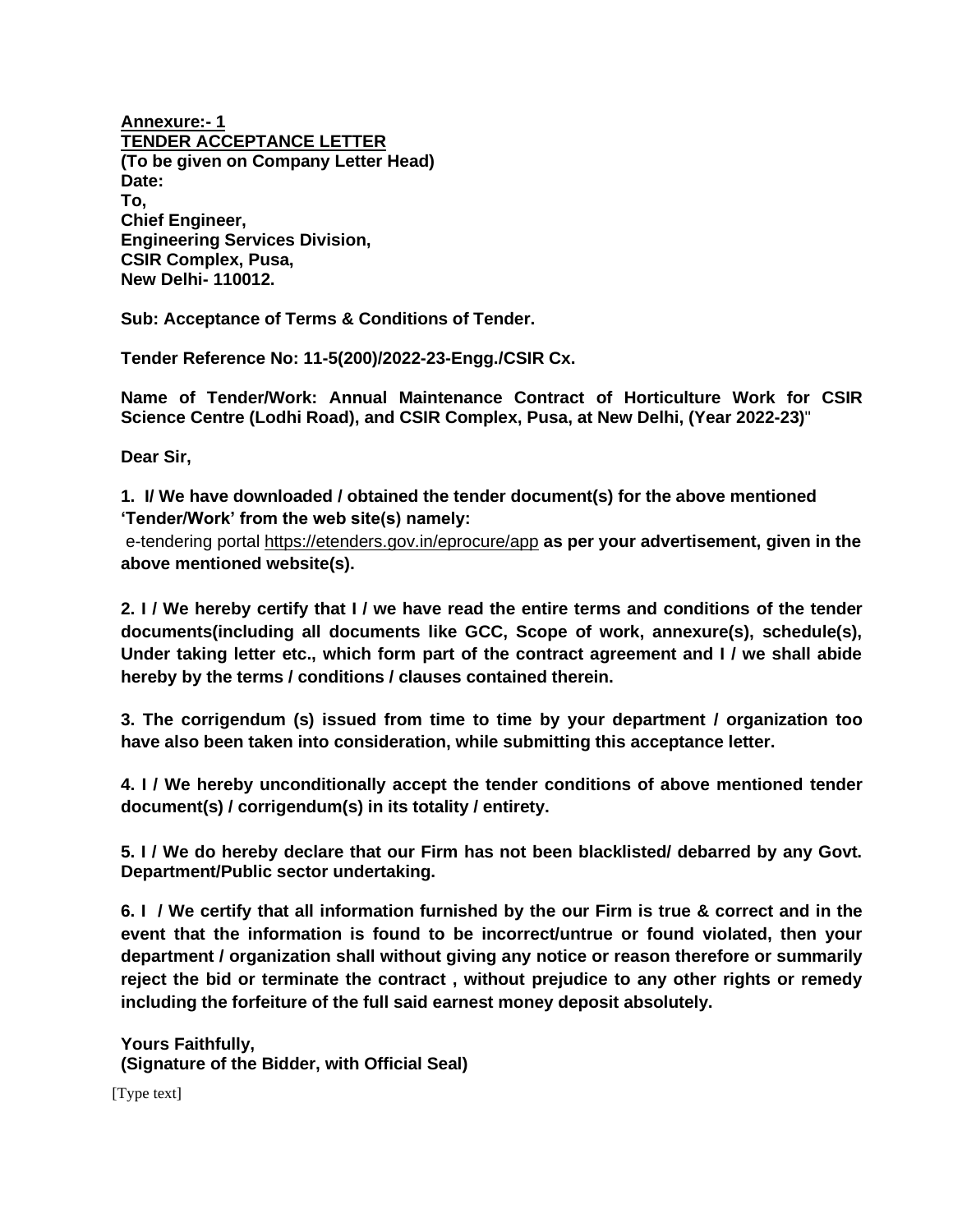# **वैज्ञानिक और अप्रसार अिुसंधाि पररषद िई नदल्ली**

# **एिआईटी (निनवदा आमंनित करिेकी सूचिा)**

- 1. सीएसआईआर विज्ञान केंद्र (लोधी रोड) और नई दिल्ली में सीएसआईआर कॉम्प्लेक्स, पुसा के लिए बागवानी कार्य के िावषयक रखरखाि अनुबंध (िषय2022-2023) के वलए **ऑिलाइि आइटम रेट इलेक्ट्र ॉनिक निनवदा** आमंवित **की जाती है।** डीएसआर-2020 और प्रचवलत बाजार िरों के आधार पर काम की अनुमावनत लागत 13,33,000 रुपये (केवल तेरह लाख रुपये और तैंतीस हजार रुपये) है। अर्नेस्ट मनी 26,700/- रुपये **(के वल छब्बीस हजार सात सौ रुपये)** हैऔर वनवििा शुल्क **500/- रुपयेहै। गैर वापसी योग्य)।** काम पूरा होनेका समर् **12 महीिेहै।**
- 2. पिछले सात वर्षों के दौरान सीपीडब्ल्यूडी, रेलवे, डाक और टेलीग्राफ विभाग, एमईएस, राज्य पीडब्ल्यूडी, अर्ध सरकारी संगठन या उन लोगों से जिन्होंने सीएसआईआर या इसकी प्रयोगशालाओं के लिए काम किया है और वजन्ोंनेवपछलेसात िषों के िौरान क्रमशः **10.66 लाख / 7.99 लाख / 5.3 लाख रुपये**और उससेअवधक की रावश के न्यूनतम 1 / 2 / 3 समान कार्ों को सफलतापूियक पूरा वकर्ा है, उन्ेंउपरोक्त शतों **को पूरा करिेके प्रमाण के साथ लागूकरिेकी आवश्यकता है। जीएसटी पंजीकरण, पैि कार्ड, पंजीकरण और कायडपूरा करिेके प्रमाण पि की प्रनतयां।**
- **3.** वनवििा डाउनलोड की जाएगी और के िल **17.02.2022 (3.30PM) से 25.02.2022 तक https://etenders.gov.in/eprocure/app से दोपहर 3.30 बजे तक** ऑनलाइन जमा की जाएगी**.**  तकनीकी बोली **28.02.2022 को दोपहर 3.30 बजे**खोली जाएगी।

**4.** एनआईटी भी हमारी िेबसाइट www.csirhrdg.res.in पर िेखा जा सकता **[है](http://www.csirhrdg.res.in/)**

**मुख्य अनियंता**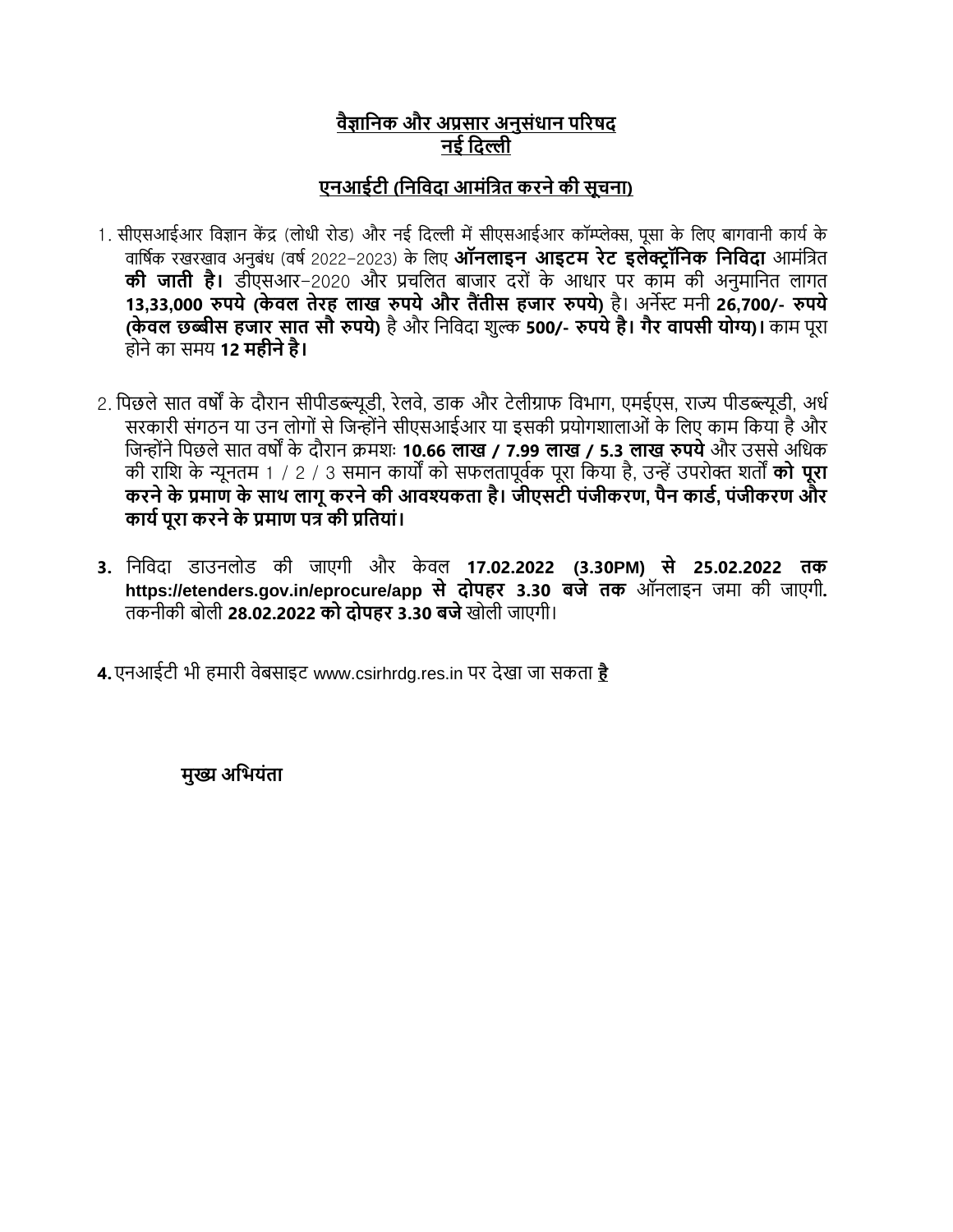## **F.No: 11-5(200)/2022-23-Engg./CSIR Cx.**

## **वैज्ञानिक और औद्योनगक अिुसंधाि पररषद**

## **िई नदल्ली**

1. सीपीडब्ल्यूडी, रेलवे, एमईएस, राज्य पीडब्ल्यूडी, अर्ध सरकारी संगठनों के साथ काम करने वाले ठे के िारों से "सीएसआईआर विज्ञान कें द्र (लोधी रोड), और सीएसआईआर कॉम्प्लेक्स, पूसा के वलए बागवानी कार्य का वार्षिक रखरखाव अनुबंध, (वर्ष 2022-23)" के काम के लिए ई-टेंडरिंग पोर्टल https://etenders.gov.in/eprocure/app के माध्यम सेऑनलाइन आइटम-रेट **ई-टेंर्र** आमंवित वकए जातेहैं। सीएसआईआर या इसकी प्रयोगशालाओं, सरकारी या अर्ध सरकारी संगठनों के लिए काम करता है। निविदाकर्ताओं को वपछलेसात िषों के िौरान कार्यकी अनुमावनत लागत के एकल अनुबंध में**5.33 लाख रुपये**की रावश के कम सेकम तीन समान कार्ों र्ा **7.99 लाख रुपये**की रावश के कम सेकम िो समान कार्ों र्ा **10.66 लाख रुपये**र्ा उससे अधिक की राशि के कम से कम एक कार्य को सफलतापूर्वक पूरा करना चाहिए था, जो उस महीने के अंतिम दिन समाप्त होता है जिसमें निविदा आमंत्रित की जा रही है। ठेकेदार उपरोक्त शर्तों को पूरा करने के प्रमाण के साथ पैन कार्ड, जीएसटी पंजीकरण संख्या, संतोषजनक कार्य पूर्णता प्रमाण पत्र की प्रतियों के साथ आवेदन कर सकतेहैं।

इसी तरह के काम का मतलब ठेकेदार को बागवानी गतिविधियों के वार्षिक रखरखाव कार्य का कार्य अनुभव होगा।

2. काम की अनुमावनत लागत डीएसआर -**2020 और प्रचनलत बाजार दरो ंके आधार पर 13,33,000.00 रुपये (के वल तेरह लाख और तैंतीस हजार रुपये)** है।

3. कार्य को पूरा करने के लिए अनुबंध की अवधि प्रारंभ होने की तारीख से 12 (बारह) महीने होगी, जिसे पुरस्कार पत्र जारी करने के दसवें दिन से गिना जाएगा।

4. दो बोली प्रणाली में निविदा सीपीपीपी वेबसाइट पर ऑनलाइन के माध्यम से प्रस्तुत की जाएगी: <https://etenders.gov.in/eprocure/app> निविदाकर्ता द्वारा, नीचे दिए गए महत्वपूर्ण डेट शीट में दी गई तारीख के अनुसार:- **महत्वपूणडनदिांक पिक**

| <b>יוויאו וע</b> יוואי אזויאו |                                         |                                     |  |
|-------------------------------|-----------------------------------------|-------------------------------------|--|
| S. No.                        | ि गतिविधियों की अनुसूची                 | दिनांक और समय                       |  |
|                               | CPP पोर्टल पर दिनांक प्रकाशित करें      | 17.02.2022                          |  |
| $\circ$                       | निविदा दस्तावेज़ डाउनलोड प्रारंभ दिनांक | <u>17.02.2022 से 3:30 बजे से </u>   |  |
| 3                             | निविदा दस्तावेज़ डाउनलोड समाप्ति दिनांक | 25.02.2022 तक 03:30 बजे तक          |  |
|                               | निविदा प्रस्तुत करने की प्रारंभ तिथि    | 17.2.2022 से 3.30 PM                |  |
| 5                             | निविदा सबमिशन समाप्ति दिनांक            | <u>25.02.2021अप टू 03:30 बजे तर</u> |  |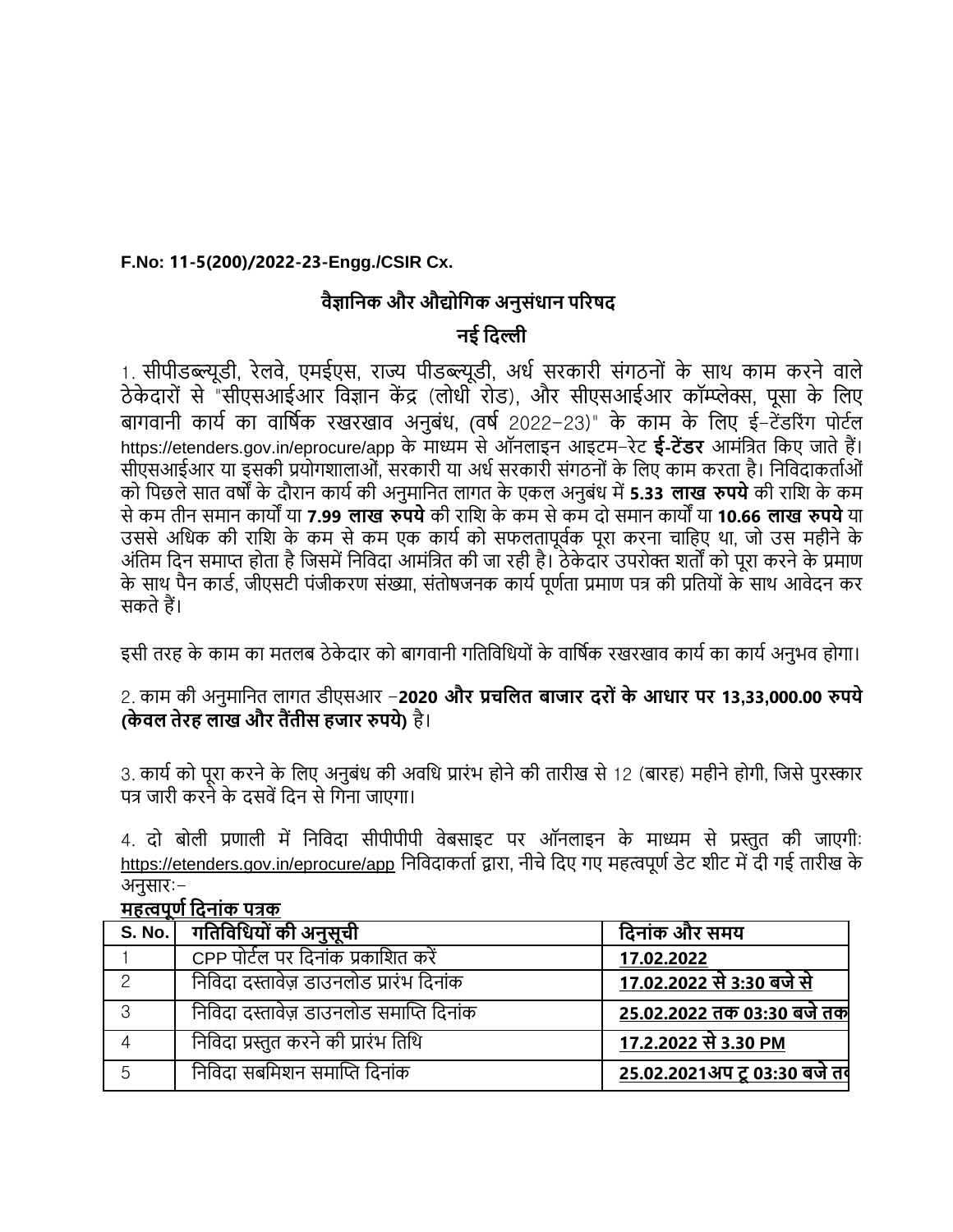| तकनीकी बोली खोलने की तारीख (कवर – ।)   | 28.02.2022 पर 03:30 प्रधानमंत्री |
|----------------------------------------|----------------------------------|
| वित्तीय बोली खोलने की तारीख (कवर – II) | बाद में सूचित किया जाना चाहिए    |

5. 500/– रुपये (केवल पांच सौ रुपये) के निविदा शुल्क (गैर–वापसी योग्य) और 26,700.00 रुपये (केवल छब्बीस हजार सात सौ रुपर्े) की अनेस्ट मनी वडपॉवजट की स्कै न की गई प्रवतर्ां**, आरटीजीएस / एिईएफटी के माध्यम सेअंर्र सेक्रे टरी, सीएसआईआर कॉम्प्लेक्स (बचत खाता संख्या 91002010030022) के पक्ष में जमा की गई; IFSC कोर्- के िरा बैंक, NPL, पूसा, िई नदल्ली का CNRB0019100.)** वनवििा के किर-I में अपलोड वकर्ा जाएगा। **नबिा टेंर्र लागत और बयािा रानि जमा नकए प्राप्त निनवदाओं पर नवचार िही ंनकया जाएगा।**

6. निविदाकर्ता को यदि आवश्यक हो तो दस्तावेजों के सत्यापन को सक्षम करने के लिए पूर्णता प्रमाण पत्र जारी करने वाली एजेंसी के नाम और टेलीफोन नंबरों को इंगित करना है। यह ध्यान दिया जा सकता है कि मूल्य बोली खोलने के बाद भी, प्रस्तुत किए गए क्रेडेंशियल को गलत / जाली पाया गया प्रस्ताव प्रस्तुत किया गया है, सही ढंग से खारिज कर दिया जाएगा। निविदाकर्ताओं से और कोई स्पष्टीकरण नहीं मांगा जाएगा।

7. नियोक्ता अपने आप को सबसे कम या किसी भी निविदा को स्वीकार करने के लिए बाध्य नहीं करता है और खुद को निविदा के पूरे या किसी भी हिस्से को स्वीकार करने का अधिकार सुरक्षित रखता है और निविदाकर्ता उसके द्वारा उद्धृत दरों पर ऐसा करने के लिए बाध्य होगा।

8. किसी भी निविदाकर्ता को सीएसआर की संबंधित इकाई में कार्यों के लिए निविदा करने की अनुमति नहीं दी जाएगी, जिसमें एक रिश्तेदार प्रशासन नियंत्रक और जूनियर इंजीनियर के बीच ग्रेड में तैनात है, (दोनों समावेशी)। वह उन व्यक्तियों के नाम भी सूचित करेगा जो उसके साथ किसी भी क्षमता में काम कर रहे हैं या बाद में उसके द्वारा नियोजित किए गए हैं और जो रिश्तेदार ऊपर बताए गए हैं।

नोट: एक व्यक्ति को दूसरे का रिश्तेदार माना जाएगा, और केवल यदि, (ए) वे एक हिंदू अविभाजित परिवार के सदस्य हैं या (बी) वे पति और पत्नी हैं या (सी) एक दूसरे से निम्नलिखित तरीके से संबंधित है: पिता, मां (सौतेली मां सहित), बेटा (सौतेले बेटे सहित), बेटे की पत्नी, बेटी (सौतेली बेटी सहित), पिता के पिता, बेटे का बेटा, बेटे के बेटे की पत्नी, बेटेकी बेटी, बेटेकी बेटी का पवत, बेटी का पवत, बेटी का बेटा, बेटी के बेटेकी पत्नी, बेटी की बेटी, बेटी की बेटी का पति, भाई (सौतेले भाई सहित), भाई की पत्नी, बहन (सौतेली बहन सहित), बहन का पति।

9. प्रस्तुत निविदाएं स्वीकृति और कार्य के पुरस्कार के उद्देश्य से बोली जमा करने की अंतिम तिथि से 90 दिनों की अवधि के लिए वैध रहेंगी। निविदा की वैधता बोली जमा करने की अंतिम तिथि से 90 दिनों से अधिक की अवधि आपसी सहमवत सेबढाई जाएगी।

10. ई-टेंडरिंग में, निविदाकर्ता केवल आंकडे में दरों को उदधृत कर सकता है। शब्दों में दरें, प्रत्येक आइटम की मात्रा और कुल स्वचालित रूप से उत्पन्न होता है। इसलिए, निविदाकर्ता द्वारा आकृति में उद्धृत दर को सही माना जाना चावहए।

11. निविदाकर्ता को अनुबंध चित्रों (जैसा लागू हो) को ध्यान से देखना चाहिए क्योंकि किसी भी कथित अज्ञानता के लिए किसी भी दावे पर विचार नहीं किया जाएगा।

12. निविदा देने से पहले, निविदाकर्ता संयंत्रों आदि में शर्तों, आवासों को प्रभावित करने वाली स्थितियों और अनुबंध के संतोषजनक निष्पादन के लिए आवश्यक श्रम आदि की आवाजाही आदि के बारे में पूरी तरह से परिचित होने के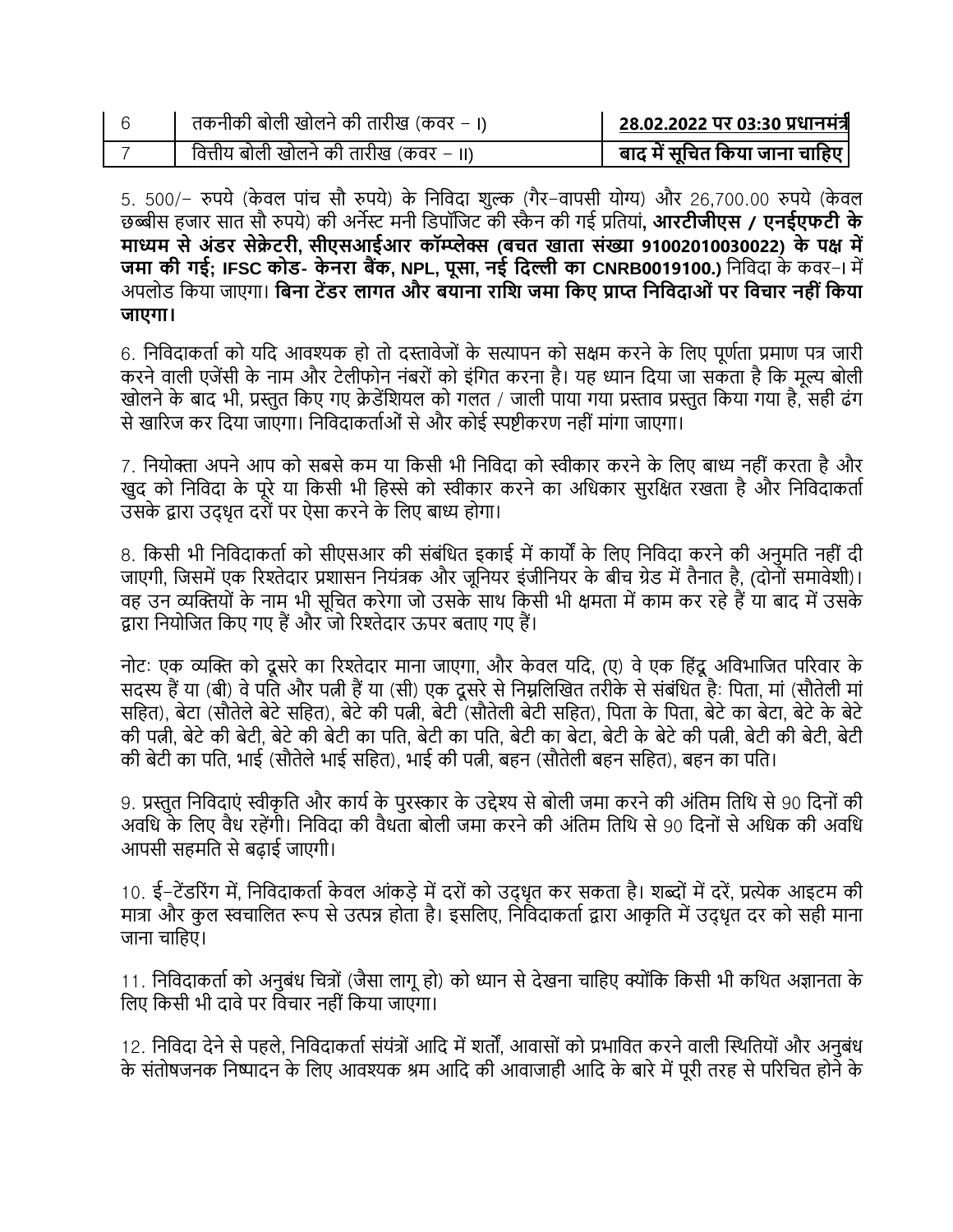विए स्थल का निरीक्षण करेगा। ऐसे खातों पर किसी भी दावे को किसी भी परिस्थिति में नियोक्ता द्वारा स्वीकार नहीं वकर्ा जाएगा।

13. यदि कोई निविदाकर्ता वैधता अवधि के भीतर अपनी निविदा वापस ले लेता है या कार्य के अवार्ड से पहले निविदा के नियमों और शर्तों में कोई संशोधन करता है, जो सीएसआईआर को स्वीकार्य नहीं है. तो सीएसआईआर, वकसी अन्य अवधकार र्ा उपार् के वलए पूिायग्रह के वबना, अनेस्ट मनी जमा का 50% (पचास प्रवतशत) पूरी तरह से जब्त करने की स्वतंत्रता पर होगा। इसके अलावा, निविदाकर्ता को इस कार्य के लिए पन: निविदा प्रक्रिया में भाग लेनेकी अनुमवत नही ंिी जाएगी।

यदि ठेकेदार कार्य अवार्ड के बाद निर्धारित अवधि के भीतर कार्य शुरू करने में विफल रहता है तो 14.100% बर्ाना रावश जब्त कर ली जाएगी।

15. केवल आंकडे में दरों को लिखने के अलावा, निविदाकर्ता को कोई शर्त नहीं लिखनी चाहिए या कोई भी परिवर्तन, परिवर्धन, परिवर्तन और संशोधन नहीं करना चाहिए।

16. संविदा की सामान्य शर्तों के कुछ प्रमुख उपबंध नीचे दिए गए हैं। व्याख्याएं हालांकि, अनुबंध की सामान्य शर्तों में दी गई के रूप में होंगी।

a. **दोष देयता अवनध** इंजीवनर्र-प्रभारी द्वारा प्रमावणत के रूप मेंपूरा होनेकी तारीख से01 महीनेकी है।

b. **इंटरमीनर्एट प्रमाणपि के नलए काम का न्यूितम मूल्य:-** अंतररम प्रमाण पि एक लाख रुपर्ेहोगा। तथापि, इंजीनियर-प्रभारी के विवेक पर मध्यवर्ती/अंतरिम प्रमाण पत्र के लिए कम राशि को स्वीकार किया जा सकता है।

c. **प्रनतिूनत जमा**: वबल की सकल रावश के 10% की िर सेएक रावश ठे के िार के प्रत्येक चल रहे बिल से तब तक काट ली जाएगी जब तक कि पहले से ही बयाना धन के रूप में जमा राशि के साथ राशि, काम के वनवििा मूल्य का 5% नही ं है। **इसके अलावा, ठेके दार को नवत्त मंिालय, व्यय नविाग, िारत सरकार के अिुसार निष्पादि सुरक्षा के रूप मेंअिुबंध मूल्य के 3% के बराबर रानि को उसेजारी नकए गए पुरस्कार पि मेंनिधाडररत अवनध के िीतर नदिांक 30.12.2021 के ओ.M.िंबर एफ-9/4/2020- पीपीर्ी के माध्यम सेजमा करिा होगा।**

d. **मुआवजा:** ठेकेदार मुआवजे के रूप में, 1% (एक प्रतिशत) के बराबर राशि या नियोक्ता के रूप में इतनी छोटी राशि का भुगतान करेगा (जिसका लिखित में निर्णय अंतिम होगा) पूरे काम की लागत पर निर्णय ले सकता है जैसा कि समझौते में दिखाया गया है, हर सप्ताह के लिए कि काम अन–स्टार्ट या अधूरा रहता है या काम की देय मात्रा निर्धारित तिथियों के बाद अधूरी रहती है। भुगतान किए जाने वाले मुआवजे को अनुबंध राशि के 10% (दस प्रतिशत) से अधिक नहीं होना चाहिए जैसा कि समझौते में दिखाया गया है।

17. निविदा दस्तावेज से संबंधित किसी भी प्रश्न के लिए और उसमें निबंधन और शर्तों की विषय-वस्तु को एसओ (इंजी), सीएसआईआर कॉम्प्लेक्स, पूसा, नई विल्ली को संबोवधत वकर्ा जाना चावहए।

18. Clause No.28 of conditions of contract i.e. **"Escalation"** will not be applicable in this work.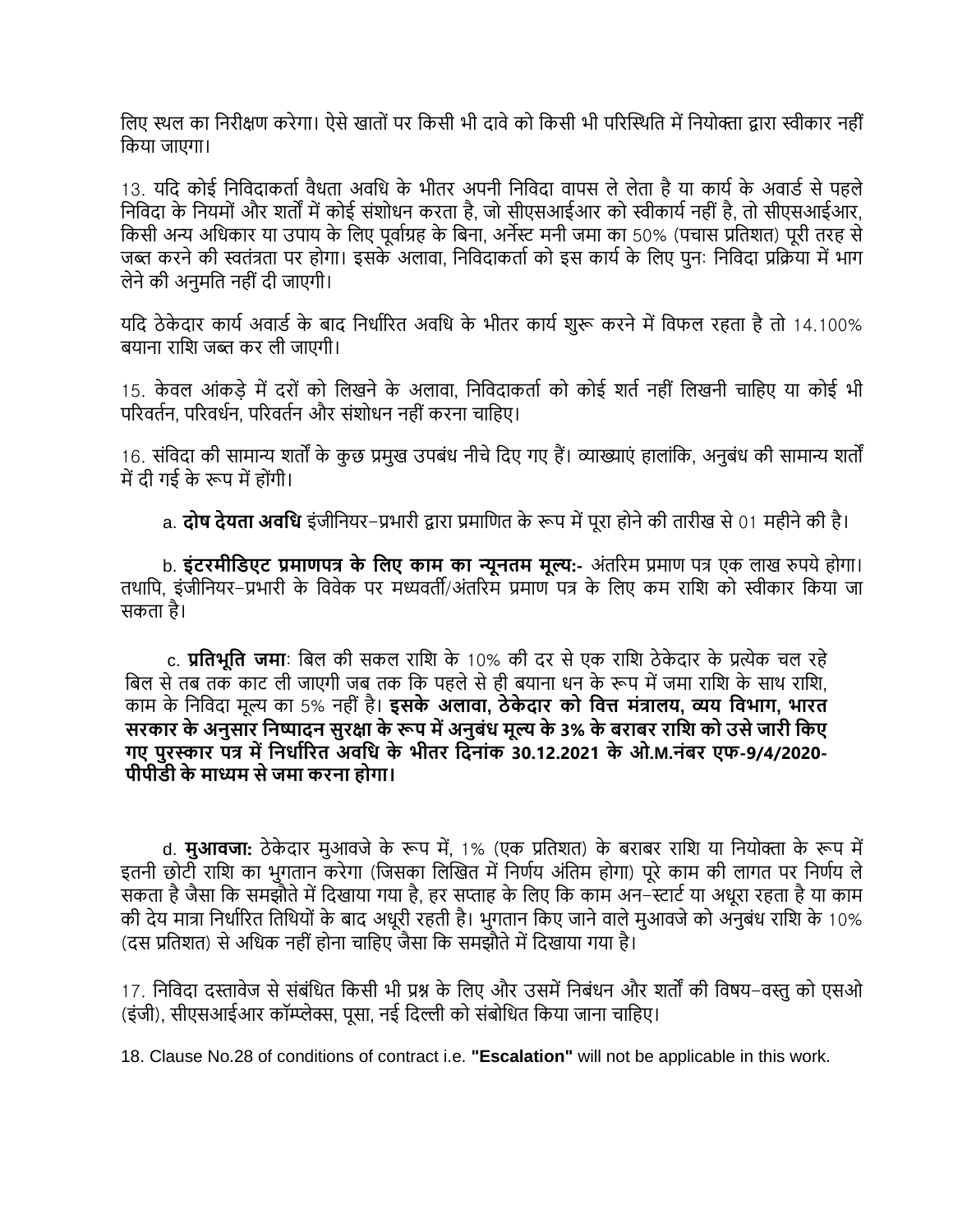19. The labours (Mali's) deployed by the contractor at site will be paid by the contractor on the basis of minimum wages as notified by Govt. of NCT of Delhi from time to time.

20. All tenderers should submit the proof of their Goods and Services Tax registration. Deduction of GST will be made from their running and final bill as per standard norms of the Government, if required. Contractors are requested to refer clause no.5 of General conditions of contract for quoting rates of tender items**.** The contractor shall quote their rates inclusive of all taxes i.e GST and Labour cess etc.

**21.** As the site of work is in restricted area, hence, there will be curb on traffic movements in specific hours. Nothing extra shall be paid on this account.

22. Opening of Technical Bid (Cover: I)

(a) The Technical bid will be opened by **Tender Opening Committee (TOC) on 28.02.2022 at 03:30 PM,** in the office of Chief Engineer, ESD, CSIR Complex, Pusa, New Delhi-110012, in the presence of such intending tenderers or their authorized representatives who may wish to be present at that time. No claim or any grievances will be entertained what-so-ever by the Tender Opening Committee in this regard.

(b) The TOC, after evaluation of documents contained in Cover:I i.e. Technical Bid, will decide the eligible tenders, as per the criteria laid down in the NIT.

(c) The TOC will then open the Financial Bids of only eligible tenderers.

23. Opening of Financial Bid (Cover:II). The Cover:II of Eligible Tenderers shall be opened serially. The total amount quoted by the tenderers shall then be read out by the TOC for information of those present / participated.

24. Tender Liable for Rejection.

Tender is liable for outright rejection if on opening it is found that —

(a) The Tenderer has not strictly followed the procedure laid down for submission of tender.

- (b) If the tender is CONDITIONAL.
- (c) If the Tenderer has quoted his offer anywhere else other than specified place provided.
- (d) The Tenderer has not uploaded the documents or Failed to fill the prescribed format.
- (e) Any other ground as decided by the TOC in view of deviation from Tender Document.

25. The instructions for the submission of e-tender are available on the CPPP website i.e. <https://etenders.gov.in/eprocure/app> under the "Instruction for Online Bid Submission". All the intending tenderers are requested to go through these instructions before entering into the process of e-tendering and advised to visit again CPPP website regularly till closing date of submission of tender for any corrigendum/ addendum/ amendment. Manual tenders shall not be accepted.

26. The tenderer shall submit an undertaking as per Annexure:I on Firm letter head. The scanned copy of the Undertaking shall be uploaded in Cover:I and the Original Copy of the undertaking should be submitted before award of work to Engineering Services division.

27. List of documents to be scanned and uploaded in Cover: I & II are as per follows:

| . Nl | Cover-I                           | Cover-II                  |
|------|-----------------------------------|---------------------------|
|      | Receipt of deposit of Tender Cost | Financial bid as per form |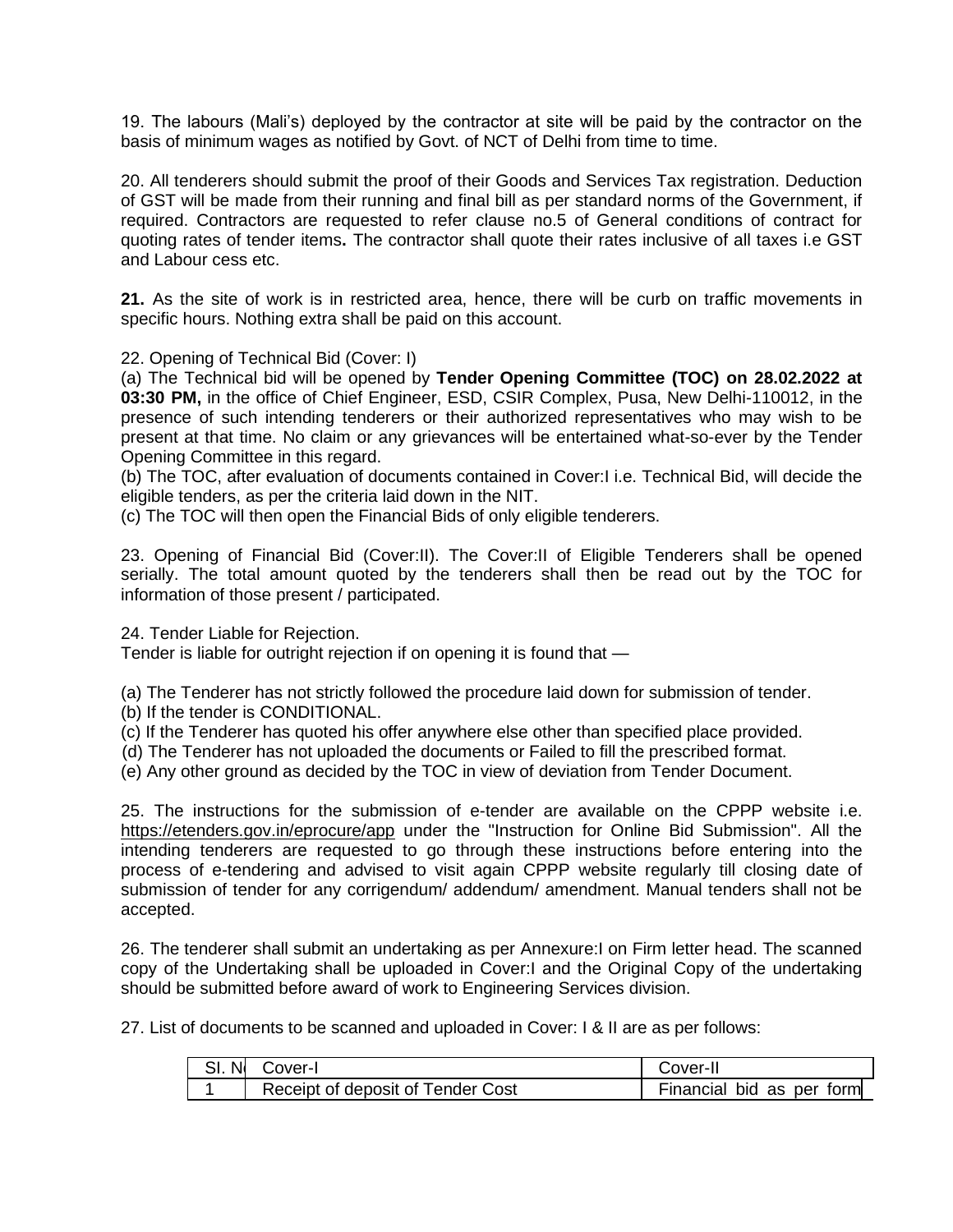|               |                                                                                          | given in<br>document. | the | tend |
|---------------|------------------------------------------------------------------------------------------|-----------------------|-----|------|
| $\mathcal{P}$ | Receipt of deposit of EMD                                                                |                       |     |      |
| 3             | Copies of experience certificates of similar worl<br>completed satisfactorily as per NIT |                       |     |      |
|               | Copy of GST registration number                                                          |                       |     |      |
| 5             | Copy of PAN Card                                                                         |                       |     |      |
| 6             | Tender Acceptance Letter as per clause no.2<br>above                                     |                       |     |      |

**Annexure:- 1 TENDER ACCEPTANCE LETTER (To be given on Company Letter Head) Date: To, Chief Engineer, Engineering Services Division, CSIR Complex, Pusa, New Delhi- 110012.**

**Sub: Acceptance of Terms & Conditions of Tender.**

**Tender Reference No: 11-5(200)/2022-23-Engg./CSIR Cx.**

**Name of Tender/Work: Annual Maintenance Contract of Horticulture Work for CSIR Science Centre (Lodhi Road), and CSIR Complex, Pusa, at New Delhi, (Year 2022-23)**"

**Dear Sir,**

**1. I/ We have downloaded / obtained the tender document(s) for the above mentioned 'Tender/Work' from the web site(s) namely:** 

e-tendering portal<https://etenders.gov.in/eprocure/app> **as per your advertisement, given in the above mentioned website(s).**

**2. I / We hereby certify that I / we have read the entire terms and conditions of the tender documents(including all documents like GCC, Scope of work, annexure(s), schedule(s), Under taking letter etc., which form part of the contract agreement and I / we shall abide hereby by the terms / conditions / clauses contained therein.**

**3. The corrigendum (s) issued from time to time by your department / organization too have also been taken into consideration, while submitting this acceptance letter.**